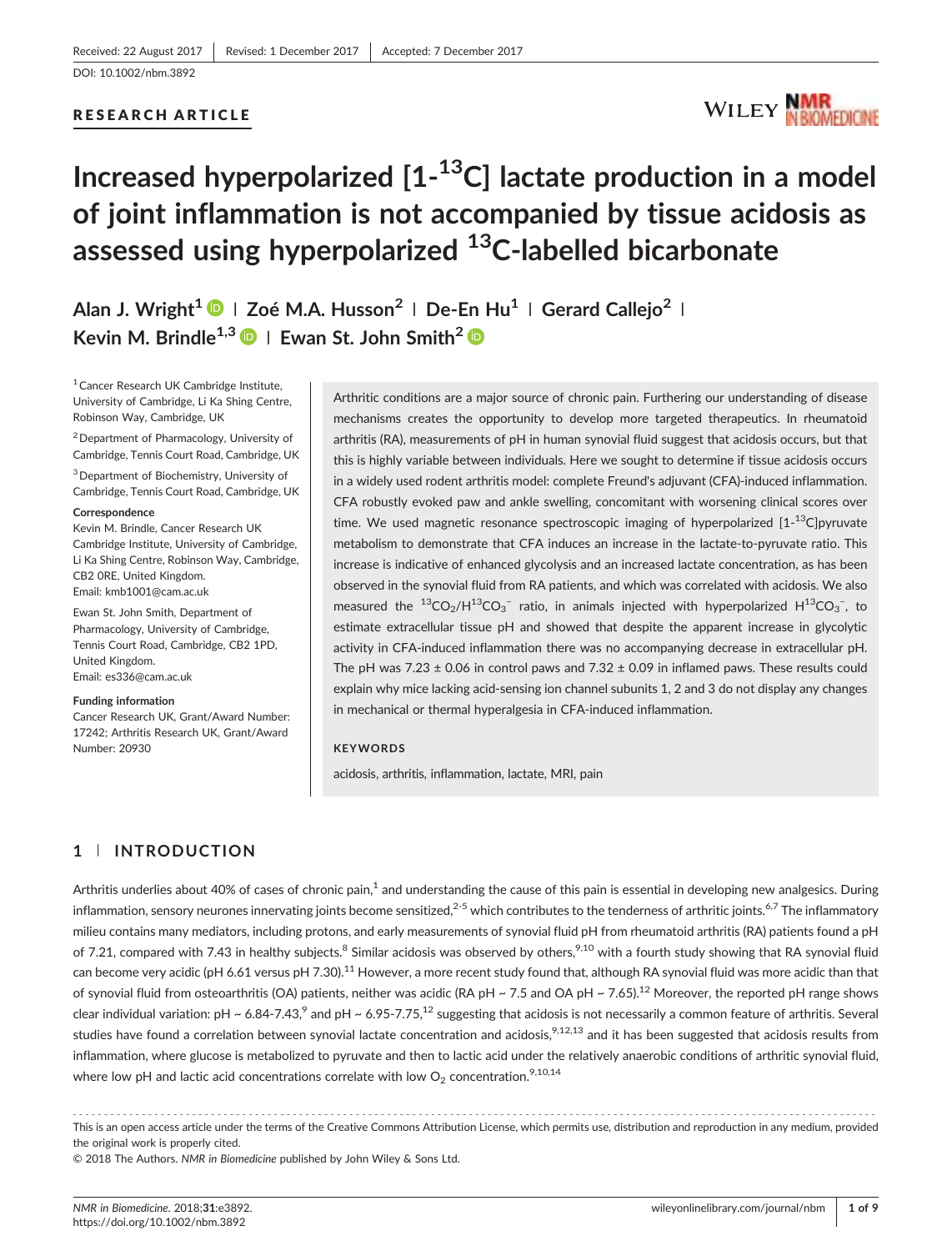# $2$  of 9  $\parallel$  value  $\parallel$  value  $\parallel$  which the set of  $\parallel$  value  $\parallel$  which the set of  $\parallel$  value  $\parallel$  value  $\parallel$  value  $\parallel$  value  $\parallel$  value  $\parallel$  value  $\parallel$  value  $\parallel$  value  $\parallel$  value  $\parallel$  value  $\parallel$  value  $\parallel$  value  $\parallel$

Acid evokes pain in humans,<sup>15-17</sup> and thus inhibiting acid-induced activation of sensory neurones is an appealing strategy for treating arthritic pain. Sensory neurones express several acid sensors: acid‐sensing ion channels (ASICs), transient receptor potential vanilloid 1 (TRPV1), proton‐sensing GPCRs and certain background K<sup>+</sup> channels.<sup>18</sup> Furthermore, response to low pH has been shown to be sensitized by inflammatory mediators.<sup>19-24</sup>

We and others have demonstrated expression and function of TRPV1 and ASICs within articular sensory neurones,<sup>25-27</sup> and both TRPV1 and ASIC3 are upregulated in different inflammatory models, suggesting their involvement in inflammatory pain.<sup>26,28,29</sup> A common model for inflammatory arthritis involves intraplantar/intraarticular injection of complete Freund's adjuvant (CFA),<sup>30</sup> which although not replicating autoimmunity does provide a robust model of RA‐like arthritis: T cell‐mediated pathogenesis, leukocyte invasion, synoviocyte hyperplasia, pannus formation and disrupted gait.<sup>30-32</sup> However, it is unknown if tissue acidosis occurs in this commonly used model. In CFA studies investigating animal pain behaviour, TRPV1 knockout mice show diminished thermal hyperalgesia, but no change in mechanical hyperalgesia,<sup>33</sup> and animals lacking either ASIC1, ASIC2 or ASIC3 show no alleviation of thermal/mechanical hyperalgesia.<sup>34</sup>

Hyperpolarization of <sup>13</sup>C nuclei can increase their sensitivity to detection in a magnetic resonance experiment by more than 10 000-fold.<sup>35</sup> This enormous increase in sensitivity has enabled real-time imaging of tissue metabolism in vivo following intravenous injection of hyperpolarized  $^{13}$ C-labelled substrates,<sup>36</sup> including in humans.<sup>37,38</sup> Previous magnetic resonance spectroscopic imaging (MRSI) studies in rats injected with hyperpolarized [1-<sup>13</sup>C]pyruvate showed raised lactate-to-pyruvate ratios in CFA-induced inflammation,<sup>39</sup> which, considering the relationship observed between lactic acid and acidosis,<sup>9,12,13</sup> suggested that acidosis must occur in this widely used model. The aim of this study was to determine if tissue acidosis actually does occur in regions where there was increased lactate labelling by using hyperpolarized  $1^{13}$ C]bicarbonate to measure tissue extracellular pH.<sup>40,41</sup>

#### 2 | MATERIALS AND METHODS

#### 2.1 | Animals

All experiments were conducted in accordance with the UK Animal (Scientific Procedures) Act 1986 Amendment Regulations 2012 under a Project License (70/7705) granted to E. St. J. S. by the Home Office; the University of Cambridge and Cancer Research UK Cambridge Institute animal welfare ethical review bodies also approved procedures. Female C57BL/6 mice (aged 10‐12 weeks and weighing 18‐20 g, Envigo, Huntingdon, Cambridgeshire, UK) were housed in groups of up to four mice per cage with nesting material and a cardboard tube; the holding room was temperature controlled (21°C) and mice were on a standard 12 h light/dark cycle with food and water available ad libitum.

All chemicals were purchased from Sigma‐Aldrich (Gillingham, Dorset, UK), unless stated otherwise.

#### 2.2 | CFA‐induced inflammation

Mice were anaesthetized using isofluorane (2%), and two 15 μl injections of 10 mg/ml CFA (Chondrex, Redmond, WA, USA) were made using a Hamilton syringe and 27 G needle, to give a total dose of 300 μg per paw. Control injections with phosphate-buffered saline (PBS) were made in the contralateral hind paw.

#### 2.3 | Assessment of paw swelling and clinical scores

Mice were weighed and calliper measurements of ankle and foot pad diameters were performed daily. Clinical scores were also made daily according to Reference 42, with a score of 0 for a normal paw, 1 for a slight swelling and/or erythema, 2 for a pronounced swelling and 3 for ankylosis of the paw and ankle. A two-way ANOVA was used to compare changes in calliper measurements and clinical scores between CFAand PBS-injected paws over time ( $n = 5$  mice from days 1 to 5). Sidak's multiple comparison test was used to compare each time point.

#### 2.4 | MRI

Images and spectra were acquired using a 7 T MR instrument (Agilent, Palo Alto, CA, USA). Proton images were acquired axially through downwards pointing feet using a volume coil. Images were acquired using a fast spin echo (FSE) sequence (40 × 40 mm<sup>2</sup> slices, 2 and 6-10 mm thick, covering the entire foot, 128 × 128 data points, eight echoes, effective echo time (T<sub>E</sub>) of 48 ms, 2 s repetition time (T<sub>R</sub>)) or using a spoiled gradient echo (GE) sequence (40 × 40 mm<sup>2</sup>, 2 mm thick slices; 128 × 128 data points; T<sub>R</sub>, 400 ms; T<sub>E</sub> 2.85 ms). Proton imaging was used to confirm positioning and to quantify foot volumes.

#### 2.5 | Magnetic resonance spectroscopic imaging of hyperpolarized [1-<sup>13</sup>C]pyruvate metabolism

 $13$ C images were acquired from both non-inflamed hind paws of two mice following injection of hyperpolarized [1- $^{13}$ C]pyruvate 1 day prior to injection with CFA and PBS. CFA and PBS were then injected, as described above, and inflammation allowed to develop for five to seven days before the  $^{13}$ C imaging was repeated. Each mouse was placed inside a  $^1$ H/ $^{13}$ C volume coil (bird cage, internal diameter 42 mm) with both feet arranged vertically inside a 20 mm circular <sup>13</sup>C receive coil (RAPID Biomedical, Rimpar, Germany). There was no significant difference in body weight between mice with CFA-inflamed and non-inflamed paws at the time of imaging (mean 18 g). A reference FSE proton image was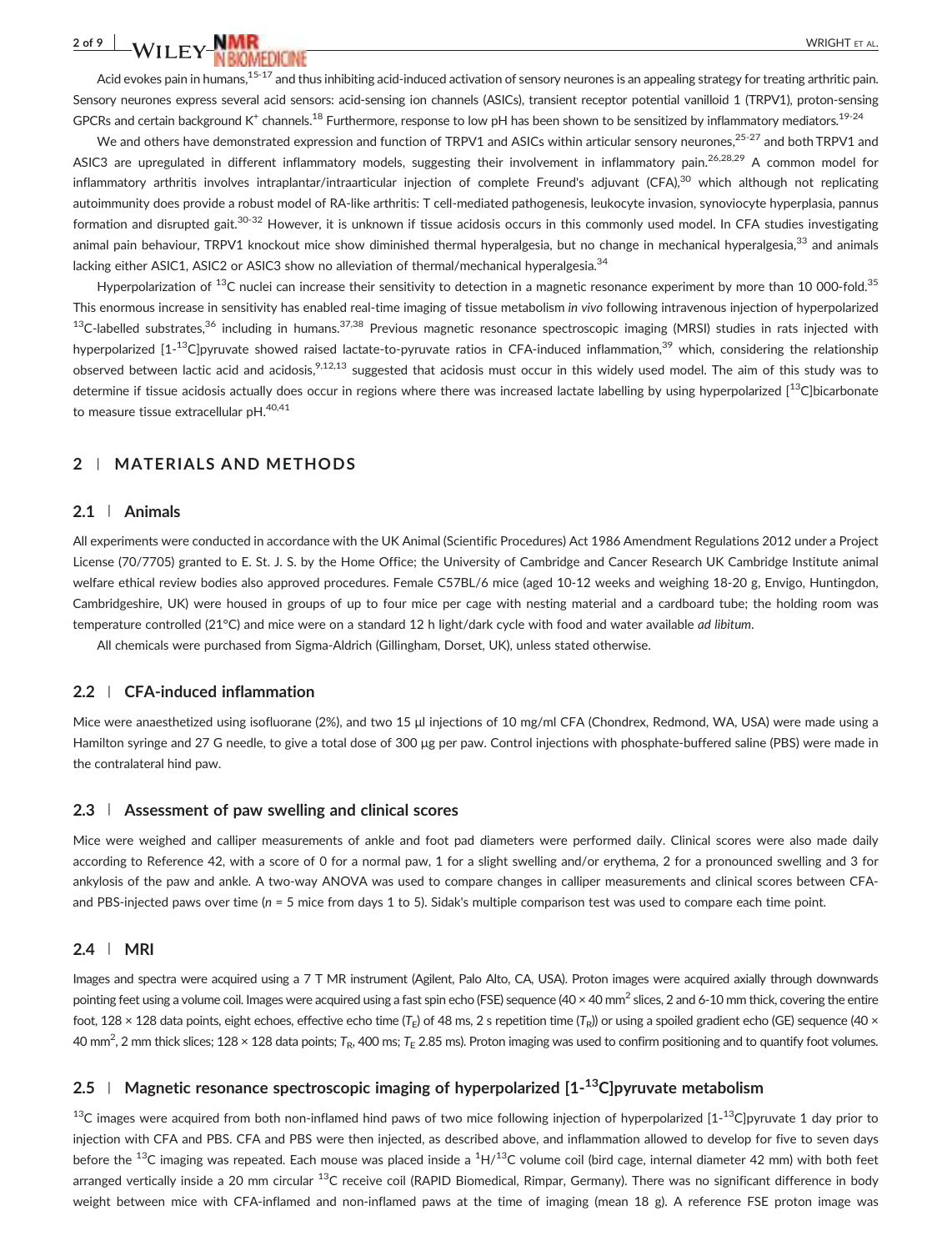acquired as a single axial slice (6‐10 mm thick) that encompassed both feet including the heel, up to where the top of the talus meets the leg. [1-<sup>13</sup>C]pyruvate (99% <sup>13</sup>C labelled, 44 mg) in a solution containing 15 mmol/l of trityl radical, tris(8-carboxy-2,2,6,6-tetra(hydroxyethyl)-benzo-(1‐5)‐bis‐(1,3)‐dithiole‐4‐yl)‐methyl sodium salt (OX063; GE Healthcare, Amersham, UK) and 1.5 mmol/l gadolinium chelate (Dotarem, Guerbet, Paris, France) was polarized as described previously<sup>43</sup> using a Hypersense dynamic nuclear polarization (DNP) system (Oxford BioTools, Abingdon, UK). The sample was dissolved in superheated (180°C, ~10 bar) buffer (40 mM 4‐(2‐hydroxyethyl)‐1‐piperazine‐ethanesulfonic acid (HEPES), 94 mM NaOH, 30 mM NaCl and 50 mg/l ethylenediaminetetraacetic acid (EDTA)) to give a final pyruvate concentration of 0.82 M, 200 μl of which was injected via a tail vein. Magnetic resonance spectroscopic images (32 × 32 voxels, 40 × 40 mm<sup>2</sup> field of view, 6-10 mm thick slice) were acquired from the same spatial location as the reference proton image. The sequence was started 20 s after pyruvate injection and had a nominal flip angle of 5°, an echo time of 0.85 ms and a repetition time of 30 ms to give a total acquisition time of 31 s. MRSI data were processed in MATLAB (MathWorks, Natick, MA, USA) using custom-written scripts. The data were Fourier transformed and individual voxel free induction decays were modelled<sup>44</sup> with four resonances using a least squares fitting routine. The amplitudes of the resonances at the chemical shifts of [1-<sup>13</sup>C]pyruvate (173 ppm) and [1- $^{13}$ C]lactate (185 ppm) were used to calculate metabolite ratios. A quality control step was also applied for data display, where the acceptance threshold on the pyruvate signal amplitude was equivalent to a signal-to-noise ratio greater than 11 (intensity of a 50 Hz linewidth resonance divided by root‐mean‐squared noise). Voxels were selected for quantitative comparison between inflamed and non‐inflamed paws by drawing a region of interest around individual feet in the reference FSE image. Voxels whose centre co-localized to this region of interest were included. A one-way t-test was performed on all voxels in a CFA-inflamed paw, comparing the mean lactate-to-pyruvate ratio to that of both paws from a mouse with non‐inflamed paws. No correction was made for multiple comparisons.

### 2.6 | MRS of hyperpolarized  $^{13}$ C-labelled carbon dioxide and bicarbonate

Spectra were acquired from one non‐inflamed hind paw of four animals, 1 day prior to CFA injection. Spectra were similarly acquired, from four CFA‐inflamed paws in four animals five to seven days after CFA injection. Animals were culled following completion of the MR experiments. Mice were placed in the MR instrument with one foot (CFA-inflamed or non-inflamed,  $n = 4$  feet for each group) pointing down through a 9 mm diameter custom-built solenoid coil that covered the foot from heel to toes. Foot volumes were determined using the open-source Fiji software package.<sup>45</sup> The tissue was outlined in 2 mm thick proton image slices and the resulting areas for each slice were summed. The volume was calculated for the whole foot from the toes to the heel, where the top of the talus joins the leg. There was no significant difference in the body weights of mice with CFA‐inflamed and non‐inflamed paws at the time of imaging (mean 19 g). Carbon‐13 labelled caesium bicarbonate was prepared and polarized as described previously<sup>40,46</sup>: 0.7 mmol of CsH<sup>13</sup>CO<sub>3</sub> was dissolved in 0.54 mmol of glycerol (Sigma-Aldrich) and 63 μl of water with 15 mmol/l OX063 and 1 mmol/l Dotarem. Hyperpolarized samples were dissolved in 6 ml superheated buffer containing 80 mM phosphate at pH 7.5 and 100 mg/l EDTA, and then rapidly ion exchanged with 3 g of Chelex 100 resin in the sodium form (Bio‐Rad Laboratories, Watford, UK) before injection via a tail vein. Pulse and acquire, coil‐localized, spectra (6000 Hz bandwidth, nominal flip angle of 10°, 0.45 ms echo time, 1024 data points) were acquired every second from 12 s after injection. The first 28 spectra—from 12 to 39 s—were summed, phase corrected and a quadratic baseline correction applied. The <sup>13</sup>CO<sub>2</sub>/H<sup>13</sup>CO<sub>3</sub> ratio was calculated by integrating the signal intensities between 127 and 123 ppm and between 163 and 156 ppm respectively and converted to a pH value by assuming a pK<sub>a</sub> of 6.17.<sup>40</sup>

#### 3 | RESULTS

#### 3.1 | Significant hind‐paw inflammation is observable from 24 h after injection of CFA

Inflammation of the hind paw induced by CFA injection can be followed by measuring paw swelling, as described by Chillingworth and Donaldson,<sup>30</sup> and by observation of how swelling and joint damage produce anatomical changes in the foot, which is reflected in the clinical score.<sup>42</sup> Following injection of CFA, inflammation of the ankle and footpad was observed within 24 h and was significantly greater than in PBSinjected paws at all time points (Figure 1A,B,  $p < 0.0001$ ,  $n = 5$  mice). The clinical inflammation score also increased gradually from 24 h onwards, being significantly greater than in PBS-injected paws at all time points (Figure 1C,  $p < 0.0001$ ,  $n = 5$  mice). These results are consistent with published data for this model<sup>30</sup> and demonstrate that when the pH was measured there was significant inflammation in CFA-injected mouse paws. These data were consistent with foot volumes estimated from MRI data. The CFA‐inflamed paws in which the pH was measured were significantly larger than non-inflamed paws (non-inflamed 0.180 ± 0.009 cm<sup>3</sup> versus CFA inflamed 0.253 ± 0.021, p ≤ 0.01, Figure 1D, n = 4 feet). The mice used for the [1-<sup>13</sup>C]pyruvate measurements showed similar significant swelling in CFA-injected paws (data not shown).

### 3.2  $\pm$  Labelled lactate is elevated in the CFA-inflamed paws of animals injected with hyperpolarized [1- $^{13}$ C]pyruvate

Seven days post-CFA administration, <sup>13</sup>C MRS images were acquired 20 s after i.v. injection of hyperpolarized [1-<sup>13</sup>C]pyruvate. The conversion to [1-<sup>13</sup>C]lactate was higher in CFA-inflamed paws than in non-inflamed paws. Although the images showed that there was a range of lactate‐to‐pyruvate ratios across the inflamed paw (Figure 2A‐D), these were higher than in non‐inflamed paws (Figure 2E‐H) and in contralateral PBS‐injected paws (Figure 2C,D). Analysis of all voxels within CFA‐inflamed or non‐inflamed paws showed that there was a significant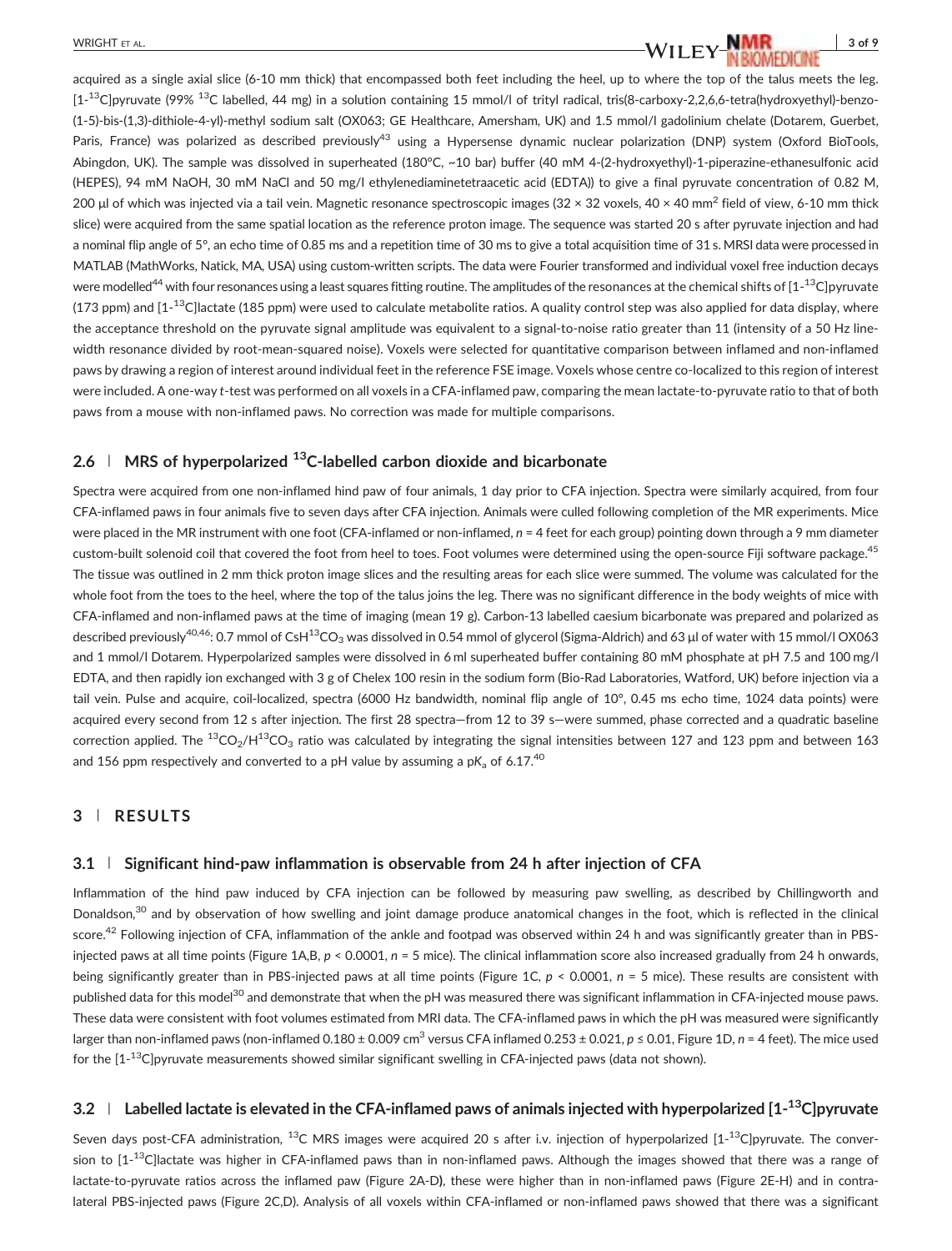

FIGURE 1 CFA-induced inflammation. A, Ankle diameters of the hind paws of mice in the inflamed group that were used for pH measurements ( $n = 5$  to Day 5;  $n = 2$  to Day 7). The right paw was injected with CFA while the left was injected with PBS. B, Foot pad diameters of the same group of mice. C, Clinical scores for CFA‐ and PBS‐injected paws. D, Foot volumes estimated from <sup>1</sup>H images of non‐inflamed and CFA‐inflamed paws at the time when pH measurements were made using hyperpolarized <sup>13</sup>C-labelled bicarbonate. \*A one‐sided t‐test showed that the estimated volumes were significantly different between the two groups ( $p \le 0.05$ )

elevation of the lactate‐to‐pyruvate ratio in the CFA‐inflamed paws (Figure 2I). The mean lactate‐to‐pyruvate ratios were 0.30 ± 0.23 for non-inflamed paws and 0.74 ± 0.32 for CFA-inflamed paws ( $p \le 0.001$ , for each individual comparison: see Figure 21 for details). This is consistent with increased levels of lactate<sup>39,47,48</sup> and glycolysis in the inflamed tissue, where resident fibroblast-like synoviocytes, which are key contributors to synovial inflammation, show a shift to glycolytic metabolism in RA.<sup>49</sup>

## 3.3 | Measurements of the hyperpolarized  $[$ <sup>13</sup>C]carbon dioxide/ $[$ <sup>13</sup>C]bicarbonate ratio showed no significant difference in extracellular pH between CFA‐inflamed and non‐inflamed paws

To determine whether raised labelled lactate concentrations in the CFA model were accompanied by tissue acidosis we measured the  $^{13}CO<sub>2</sub>/$  $H^{13}CO_3$  ratio following i.v. injection of hyperpolarized  $[13C]$ bicarbonate. Serial spectra acquired from an individual animal showed that there was no change in the  $^{13} \rm CO_2/H^{13}CO_3^-$  ratio from 12 s after bicarbonate injection, demonstrating that the carbonic anhydrase-catalysed conversion of bicarbonate to carbon dioxide had reached equilibrium and therefore that the pH could be estimated from this ratio (Figure 3). The  $^{13}$ C nuclear spin polarization in hyperpolarized H<sup>13</sup>CO<sub>3</sub> and <sup>13</sup>CO<sub>2</sub> has a very short half-life in vivo of only about 10 s,<sup>40</sup> and by 39 s after bicarbonate injection the CO<sub>2</sub> signal had decayed and was no longer detectable. Therefore, the interval between 12 and 39 s after bicarbonate injection was chosen for subsequent analysis, where spectra acquired during this period were summed in order to calculate a  $\rm{^{13}CO_{2}/H^{13}CO_{3}}$  ratio and a pH using the Henderson-Hasselbach equation. Gradient echo <sup>1</sup>H images show the increased size of a paw injected with CFA (compare Figure 4A with Figure 4F). Summed <sup>13</sup>C spectra from CFA-inflamed and non-inflamed paws are shown in Figure 4B-E and G-J respectively, and the extracellular pH values calculated from the  ${}^{13}CO_2/H{}^{13}CO_3$  ratios in these spectra are shown in Figure 5. The extracellular pH values in CFA-inflamed and non-inflamed paws were not significantly different (pH 7.32  $\pm$  0.09 versus pH 7.23  $\pm$  0.06 respectively, n = 4, p = 0.92).

#### 4 | DISCUSSION

Although there have been several reports of tissue acidosis occurring in RA, $8-11$  there is large individual variability.<sup>9,12</sup> In mouse models of arthritis it is often assumed that tissue acidosis occurs, but no data exists to substantiate this belief. We have shown here that intraplantar injection of CFA in the mouse paw induces inflammation and that this is accompanied by a significant increase in  $^{13}$ C lactate labelling in animals injected with hyperpolarized [1-<sup>13</sup>C]pyruvate. However, despite the apparent increase in glycolytic activity and lactate production we were unable to find any evidence of extracellular acidification of this tissue, as assessed from measurements of the  ${}^{13}CO_2/H{}^{13}CO_3$  ratio in animals injected with hyperpolarized <sup>13</sup>C-labelled bicarbonate.

Measurements of lactate labelling in animals injected with hyperpolarized [1-<sup>13</sup>C]pyruvate have been used previously to assess glycolytic activity in inflamed joints. $^{39}$  MacKenzie et al. $^{39}$  measured a [1- $^{13}$ C]lactate/[1- $^{13}$ C]pyruvate ratio of 0.52 ± 0.16 in CFA-inflamed rat paws at 20 s after injection of hyperpolarized [1-<sup>13</sup>C]pyruvate as compared with a value of 0.74 ± 0.32 (mean ± standard deviation from all image voxels of two inflamed feet, one each from two mice) measured here in CFA‐inflamed mouse paws, also at 20 s after injection. The considerable variation in the [1-<sup>13</sup>C]lactate/[1-<sup>13</sup>C]pyruvate ratio observed here (Figure 2), when compared with the rat model, reflects the small size of the mouse paw, particularly the non-inflamed paw, which led to relatively low signal-to-noise ratios in the <sup>13</sup>C spectra. Despite this, the images of control animals, without inflamed feet, showed consistent signal-to-noise ratios and [1-<sup>13</sup>C]lactate/[1-<sup>13</sup>C]pyruvate ratios throughout the feet. The variation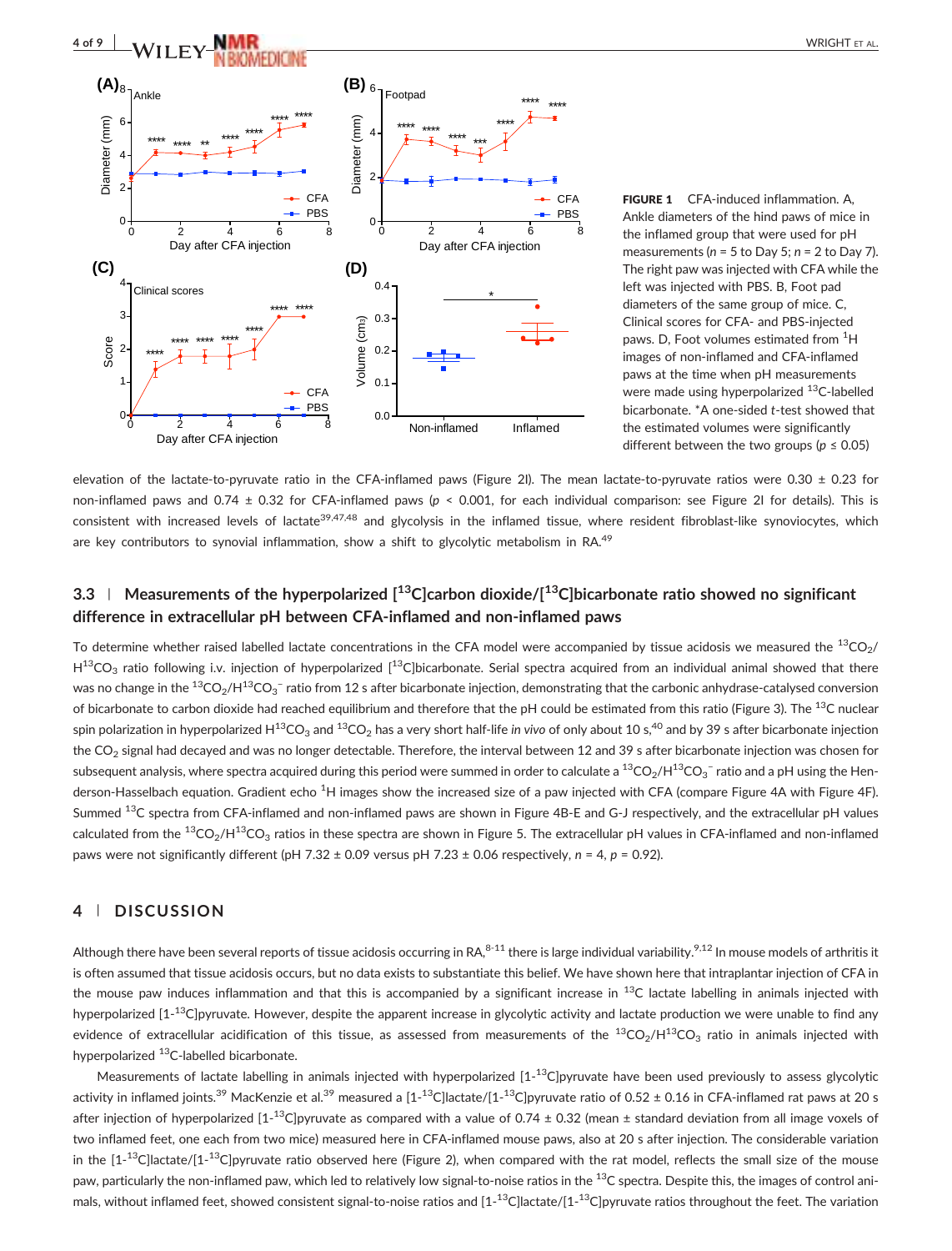

**FIGURE 2** [1-<sup>13</sup>C]lactate/[1-<sup>13</sup>C]pyruvate ratios in animals injected with hyperpolarized [1-<sup>13</sup>C]pyruvate. A,B, False colour images of the [1-<sup>13</sup>C] lactate/[1-<sup>13</sup>C]pyruvate ratio superimposed on the grey scale <sup>1</sup>H image of tissue water in mice with one inflamed paw (right hand side of the image). Only those voxels where the pyruvate signal amplitude was more than 11 times the noise level are shown. C,D, Two voxels indicated in the  $^{13}$ C image shown in B are shown as MR spectra. E,F, False colour images of the [1- $^{13}$ C]lactate/[1- $^{13}$ C]pyruvate ratio superimposed on the grey scale <sup>1</sup>H image of tissue water in mice with no inflammation. G,H, Two voxels indicated in the <sup>13</sup>C image shown in F shown as MR spectra. The figure legend gives the colour scale for the lactate‐to‐pyruvate ratios between 0 (high pyruvate, no lactate) and 1 (equal lactate and pyruvate signal intensities). I, [1-<sup>13</sup>C]lactate/[1-<sup>13</sup>C]pyruvate ratios for all voxels within the inflamed hind paw in CFA-injected mice (Mice 1 and 2) or both feet in mice with no inflammation (Mice 3 and 4). FSE  $^1$ H images (insets) show the positions of the  $^{13}$ C image voxels from which the [1- $^{13}$ C]lactate/[1- $^{13}$ C] pyruvate ratios were calculated. Differences between inflamed and normal paws were significant (\*\*p < 10<sup>−7</sup>; \*\*\*p < 10<sup>−16</sup>, no corrections were made for multiple comparisons)

in [1- $^{13}$ C]lactate/[1- $^{13}$ C]pyruvate ratio between CFA-inflamed feet most likely reflects variation in local synovial hyperplasia and inflammatory cell invasion. While this measurement does not measure directly lactate concentration, it shows that the exchange of <sup>13</sup>C label between pyruvate and lactate is faster. The exchange rate is, in part, dependent on the size of the regional lactate pool<sup>47,48</sup> and therefore is indicative of increased glycolytic activity in inflamed tissue. MacKenzie et al.<sup>39</sup> showed marked infiltration of leukocytes in the majority of rats with CFA-induced hind paw inflammation, with accumulation of inflammatory cells at sites of injection. Leukocytes become increasingly glycolytic on activation as do stromal cells, such as fibroblast-like synoviocytes in RA.<sup>49</sup> Increased glycolysis is consistent with previous studies that have shown this more directly, for example, synovial fluid taken from patients with RA has shown elevated lactate levels.<sup>9,12,13</sup>

The signal-to-noise ratios obtained following injection of hyperpolarized  $^{13}$ C-labelled bicarbonate were not sufficient for imaging, and therefore for these experiments we acquired spectra from the whole mouse paw. Signal localization was obtained by placing a custom-made receiver coil around the paw, the improved coil‐filling factor improving the signal‐to‐noise ratio. The measured pH corresponded therefore to that of the dominant tissue observed in MR images of this volume (see Figure 4), which was mainly muscle, tendon, ligament and connective tissue in the paw. The very short half-life of the nuclear spin polarization in hyperpolarized  $H^{13}CO_3$  and  $^{13}CO_2$  means that the ratio reflects predominantly the extracellular pH<sup>46,50</sup> in regions that are relatively well perfused and that would have also received the hyperpolarized [1-<sup>13</sup>C]pyruvate. The absence of a decrease in extracellular pH measured here in CFA‐inflamed paws (pH 7.32 ± 0.09 versus pH 7.23 ± 0.06 in controls) is in contrast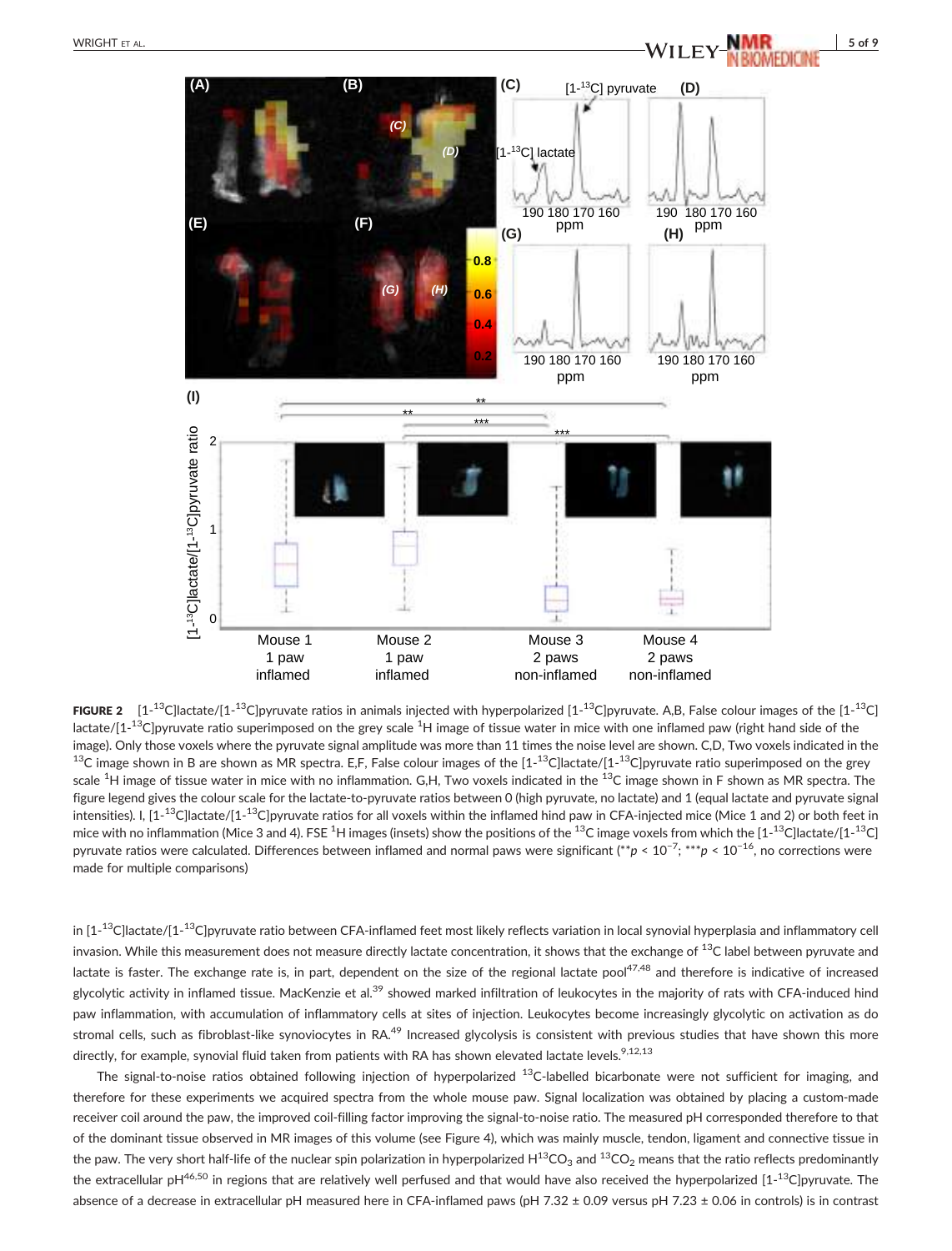

FIGURE 3 The <sup>13</sup>C-labelled bicarbonate/carbon dioxide signal ratios obtained from individual spectra acquired from one inflamed paw every second, from 12 s after  $^{13}$ C-bicarbonate injection



**FIGURE 4** Measurement of  $^{13}C$  spectra after injection of 13C‐labelled bicarbonate in control and inflamed mouse paws. A, A gradient‐echo <sup>1</sup>H MR image from a 2 mm thick slice through an inflamed mouse paw. B-E, Summed <sup>13</sup>C spectra acquired from four inflamed mouse paws between 12 and 39 s after injection of 13C-labelled bicarbonate. The spectra show a larger <sup>13</sup>C bicarbonate resonance and smaller carbon dioxide resonance. F, A gradient‐echo <sup>1</sup>H MR image from a 2 mm thick slice through a normal mouse paw. G-J, Summed <sup>13</sup>C spectra acquired from four non-inflamed mouse paws between 12 and 39 s after injection of <sup>13</sup>C-labelled bicarbonate

to a study by Scholz et al.,<sup>41</sup> who used hyperpolarized [<sup>13</sup>C]bicarbonate to measure pH in an acute inflammation model in the rat leg (injection of concanavalin A 2 hours prior to imaging). The lower pH reported in this study (pH 7.0) may reflect the acute nature of the inflammation induced by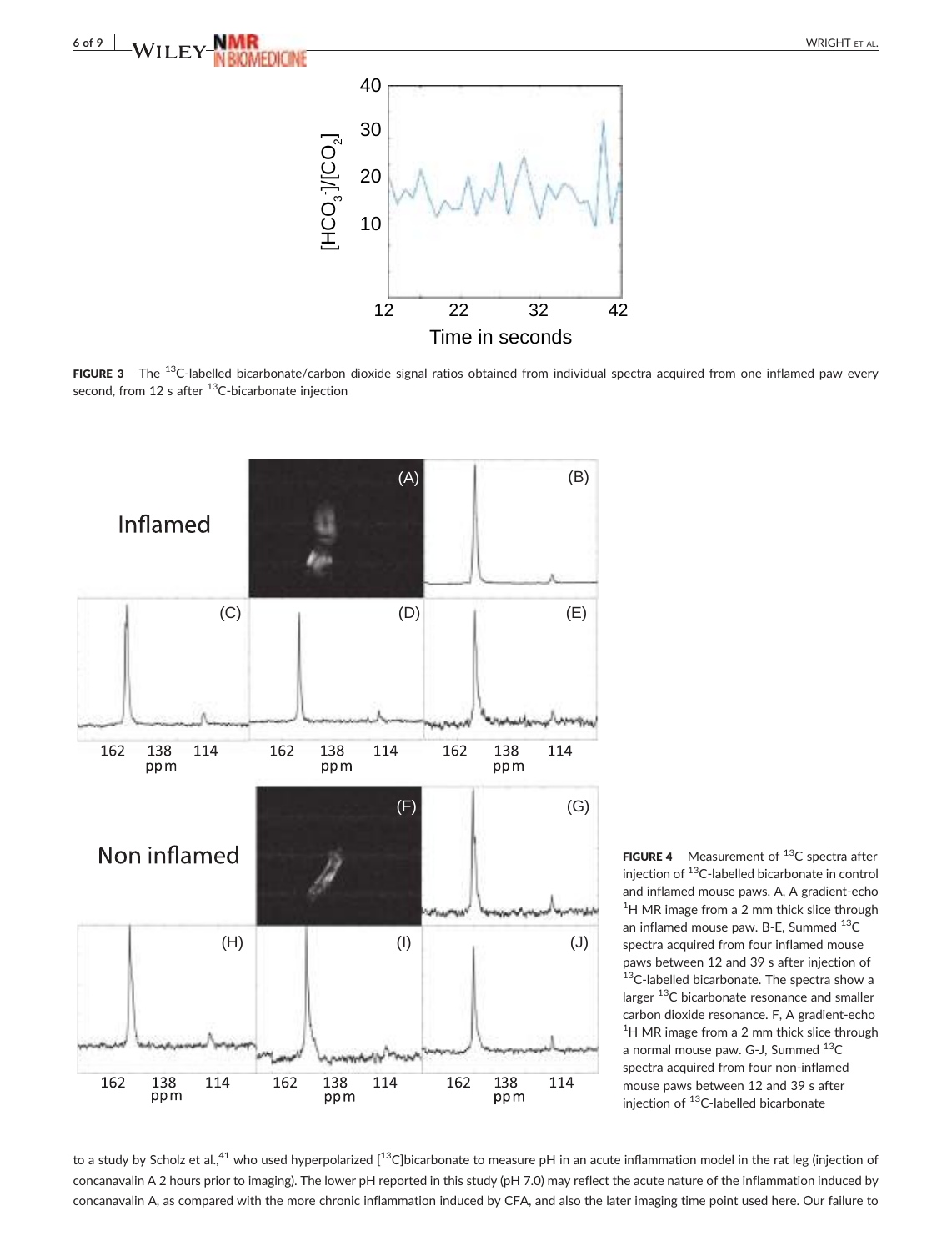

FIGURE 5 Individual pH values for four CFA-inflamed and non-inflamed right hind paws. A one sided t-test of the null hypothesis that inflamed paws do not have lower pH than non-inflamed paws was confirmed ( $p = 0.92$ )

observe a lowered pH could have been due to a lack of equilibration of hyperpolarized <sup>13</sup>C label between  $H^{13}CO_3$  and <sup>13</sup>CO<sub>2</sub>, which is catalysed predominantly by carbonic anhydrase.<sup>46</sup> However, we demonstrated that 12 s was sufficient to achieve label equilibration (Figure 3), which is less than the approximately 16 s required in a murine lymphoma in vivo,<sup>49</sup> but comparable to the time required for label equilibration in rat heart muscle,<sup>51</sup> which included the time for formation of carbon dioxide and bicarbonate from [1-<sup>13</sup>C]pyruvate catabolism.

The hyperpolarized  $^{13}$ C-labelled lactate detected following injection of hyperpolarized [1- $^{13}$ C]pyruvate is predominantly intracellular, at least in animal tumour models,<sup>52</sup> whereas the pH determined using hyperpolarized <sup>13</sup>C-labelled bicarbonate is predominantly extracellular.<sup>40</sup> Therefore, our failure to detect a decrease in pH, despite an increase in glycolytic activity, may be because any pH decrease is largely intracellular. However, lactic acid is rapidly exported from cells,<sup>53-55</sup> and it seems unlikely that there would not have been an increase in extracellular lactic acid concentration in the inflamed joints, in which case the resulting increase in  $H^+$  concentration must not have exceeded the extracellular buffering capacity of the tissue. Whatever the explanation, our results have shown that increased glycolytic activity in the inflamed joint is not accompanied by extracellular tissue acidosis.

Although we have not assessed pain behaviour here, this was inferred from measurements of joint swelling and worsening clinical scores, which are features that have been shown previously to correlate with indicators of pain, namely mechanical and thermal hyperalgesia, in CFAinduced inflammation.<sup>29,30,34,56</sup> The results presented here would suggest, therefore, that tissue acidosis is not itself a primary contributor to the pain observed in the CFA‐induced arthritis model, which might perhaps explain the lack of relief from either mechanical or thermal hyperalgesia in mice lacking ASIC1, ASIC2 or ASIC3.<sup>34</sup> Although TRPV1 knockout mice display diminished thermal hyperalgesia in the CFA model,<sup>33</sup> this is likely due to a shift in the thermal sensitivity of TRPV1 activation resulting from inflammatory mediators such as nerve growth factor dependent removal of phosphatidylinositol 4,5-bisphosphate inhibition of TRPV1,<sup>57</sup> rather than due to acid-mediated modulation of the TRPV1 thermal activation threshold, which can also occur.<sup>58</sup>

#### 5 | CONCLUSIONS

In summary, we have demonstrated that in the CFA‐inflamed mouse paw model of arthritis there is elevated production of lactate, but that this is not coupled with a significant decrease in extracellular pH. This result could explain the lack of phenotype observed in mice lacking different ASIC subunits and questions the validity of CFA‐induced arthritis as a model for RA, in which tissue acidosis has been demonstrated.

#### ACKNOWLEDGEMENTS

We would like to thank Mike Mitchell and Tony Davidge for technical assistance.

EStJS, ZMAH and GC are grateful for funding to Arthritis Research UK (Grant Reference 20930) and KMB, AJW and DH to Cancer Research UK Programme: Grant 17242. KMB holds patents with GE Healthcare on some aspects of DNP technology. The datasets generated and/or analysed during the current study are available in the University of Cambridge data repository,<https://doi.org/10.17863/CAM.10970>

#### CONFLICT OF INTEREST

The authors declare that they have no competing interests.

#### AUTHOR CONTRIBUTIONS

AJW built the carbon solenoid coil, made hyperpolarized <sup>13</sup>C reagents, designed and performed all DNP and MRI experiments, and wrote the initial draft. ZMAH and GC carried out CFA experiments and made daily measurements of inflammation; DH assisted with MRI experiments; KMB and EStJS managed the project and edited the manuscript. All authors approved the final manuscript.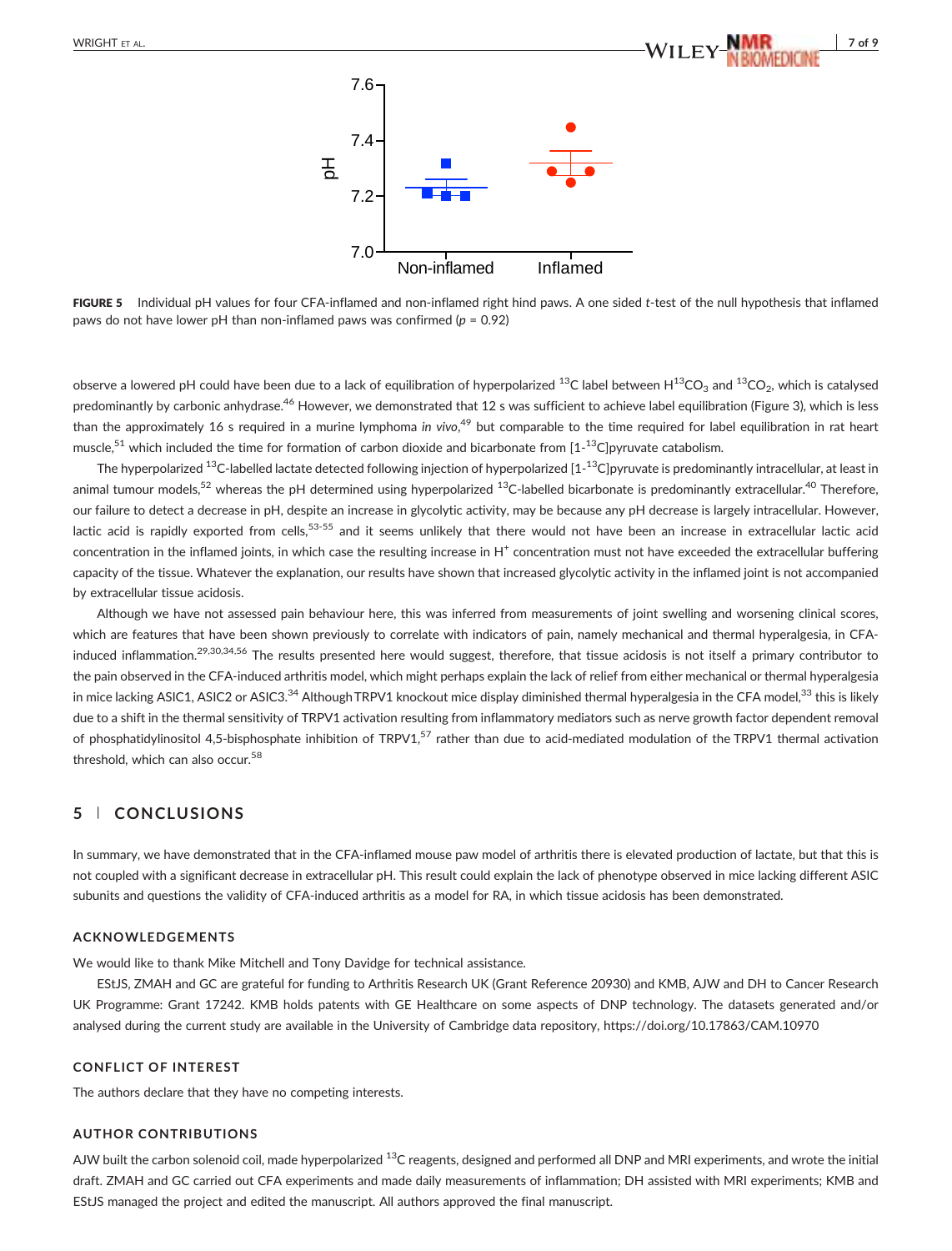# $\mathsf{WILEY\_NMR}$  wright et al.

#### **ORCID**

Alan J. Wright <http://orcid.org/0000-0002-4577-5681> Kevin M. Brindle <http://orcid.org/0000-0003-3883-6287> Ewan St. John Smith <http://orcid.org/0000-0002-2699-1979>

#### **REFERENCES**

- 1. Breivik H, Collett B, Ventafridda V, Cohen R, Gallacher D, Gallacher D. Survey of chronic pain in Europe: prevalence, impact on daily life, and treatment. Eur J Pain. 2006;10(4):287‐333.
- 2. Brenn D, Richter F, Schaible H‐G. Sensitization of unmyelinated sensory fibers of the joint nerve to mechanical stimuli by interleukin‐6 in the rat: an inflammatory mechanism of joint pain. Arth Rheum. 2007;56(1):351‐359.<https://doi.org/10.1002/art.22282>
- 3. Ebbinghaus M, Uhlig B, Richter F, et al. The role of interleukin-1β in arthritic pain: main involvement in thermal, but not mechanical, hyperalgesia in rat antigen‐induced arthritis. Arthr Rheum. 2012;64(12):3897‐3907.<https://doi.org/10.1002/art.34675>
- 4. Kelly S, Dunham JP, Murray F, Read S, Donaldson LF, Lawson SN. Spontaneous firing in C‐fibers and increased mechanical sensitivity in A‐fibers of knee joint-associated mechanoreceptive primary afferent neurones during MIA-induced osteoarthritis in the rat. Osteoarthritis Cartilage. 2012;20(4):305-313. <https://doi.org/10.1016/j.joca.2012.01.002>
- 5. Richter F, Natura G, Ebbinghaus M, et al. Interleukin‐17 sensitizes joint nociceptors to mechanical stimuli and contributes to arthritic pain through neuronal interleukin‐17 receptors in rodents. Arth Rheum. 2012;64(12):4125‐4134.<https://doi.org/10.1002/art.37695>
- 6. Kanazawa T, Nishino J, Tohma S, Tanaka S. Analysis of the affected joints in rheumatoid arthritis patients in a large Japanese cohort. Mod Rheumatol. 2013;23(1):44‐49. [https://doi.org/10.1007/s10165](https://doi.org/10.1007/s10165-012-0636-7)‐012‐0636‐7
- 7. Moss P, Knight E, Wright A. Subjects with knee osteoarthritis exhibit widespread hyperalgesia to pressure and cold. PLoS ONE. 2016;11(1):e0147526. <https://doi.org/10.1371/journal.pone.0147526>
- 8. Cummings NA, Nordby GL. Measurement of synovial fluid pH in normal and arthritic knees. Arthr Rheum. 1966;9(1):47‐56. [https://doi.org/10.1002/](https://doi.org/10.1002/art.1780090106) [art.1780090106](https://doi.org/10.1002/art.1780090106)
- 9. Falchuk KH, Goetzl EJ, Kulka JP. Respiratory gases of synovial fluids. An approach to synovial tissue circulatory‐metabolic imbalance in rheumatoid arthritis. Am J Med. 1970;49(2):223‐231.
- 10. Farr M, Garvey K, Bold AM, Kendall MJ, Bacon PA. Significance of the hydrogen ion concentration in synovial fluid in rheumatoid arthritis. Clin Exp Rheumatol. 1985;3(2):99‐104.
- 11. Goldie I, Nachemson A. Synovial pH in rheumatoid knee‐joints. I. The effect of synovectomy. Acta Orth Scand. 1969;40(5):634‐641.
- 12. Fujii W, Kawahito Y, Nagahara H, et al. Monocarboxylate transporter 4, associated with the acidification of synovial fluid, is a novel therapeutic target for inflammatory arthritis. Arthritis Rheumatol. 2015;67(11):2888‐2896.<https://doi.org/10.1002/art.39270>
- 13. Gobelet C, Gerster JC. Synovial fluid lactate levels in septic and non‐septic arthritides. Ann Rheum Dis. 1984;43(5):742‐745.
- 14. Treuhaft PS, MCCarty DJ. Synovial fluid pH, lactate, oxygen and carbon dioxide partial pressure in various joint diseases. Arthr Rheum. 1971;14(4):475‐484.
- 15. Jones NG, Slater R, Cadiou H, McNaughton P, McMahon SB. Acid‐induced pain and its modulation in humans. J Neurosci. 2004;24(48):10974‐10979.
- 16. Schwarz MG, Namer B, Reeh PW, Fischer MJM. TRPA1 and TRPV1 antagonists do not inhibit human acidosis-induced pain. J Pain. 2017. [https://doi.](https://doi.org/10.1016/j.jpain.2016.12.011) [org/10.1016/j.jpain.2016.12.011](https://doi.org/10.1016/j.jpain.2016.12.011)
- 17. Ugawa S, Ueda T, Ishida Y, Nishigaki M, Shibata Y, Shimada S. Amiloride‐blockable acid‐sensing ion channels are leading acid sensors expressed in human nociceptors. J Clin Invest. 2002;110(8):1185‐1190.
- 18. Holzer P. Acid‐sensitive ion channels and receptors. Handb Exp Pharm. 2009;194:283‐332. [https://doi.org/10.1007/978](https://doi.org/10.1007/978-3-540-79090-7_9)‐3‐540‐79090‐7\_9
- 19. Baron A, Waldmann R, Lazdunski M. ASIC‐like, proton‐activated currents in rat hippocampal neurons. J Physiol. 2002;539(Pt 2):485‐494.
- 20. Cadiou H, Studer M, Jones NG, et al. Modulation of acid‐sensing ion channel activity by nitric oxide. J Neurosci. 2007;27(48):13251‐13260.
- 21. Chuang HH, Prescott ED, Kong H, et al. Bradykinin and nerve growth factor release the capsaicin receptor from PtdIns(4,5)P<sub>2</sub>-mediated inhibition. Nature. 2001;411(6840):957‐962.
- 22. Deval E, Noel J, Lay N, et al. ASIC3, a sensor of acidic and primary inflammatory pain. EMBO J. 2008;27(22):3047‐3055. [https://doi.org/10.1038/](https://doi.org/10.1038/emboj.2008.213) [emboj.2008.213](https://doi.org/10.1038/emboj.2008.213)
- 23. Omerbašić D, Smith ESJ, Moroni M, et al. Hypofunctional TrkA accounts for the absence of pain sensitization in the African naked mole‐rat. Cell Rep. 2016;17(3):748‐758.<https://doi.org/10.1016/j.celrep.2016.09.035>
- 24. Smith ES, Cadiou H, McNaughton PA. Arachidonic acid potentiates acid-sensing ion channels in rat sensory neurons by a direct action. Neuroscience. 2007;145(2):686‐698.
- 25. Cho WG, Valtschanoff JG. Vanilloid receptor TRPV1‐positive sensory afferents in the mouse ankle and knee joints. Brain Res. 2008;1219:59‐65. [https://](https://doi.org/10.1016/j.brainres.2008.04.043) [doi.org/10.1016/j.brainres.2008.04.043](https://doi.org/10.1016/j.brainres.2008.04.043)
- 26. Ikeuchi M, Kolker SJ, Sluka KA. Acid-sensing ion channel 3 expression in mouse knee joint afferents and effects of carrageenan-induced arthritis. J Pain. 2009;10(3):336‐342.<https://doi.org/10.1016/j.jpain.2008.10.010>
- 27. da Silva Serra I, Husson Z, Bartlett JD, Smith ESJ. Characterization of cutaneous and articular sensory neurons. Mol Pain. 2016;12(0). [https://doi.org/](https://doi.org/10.1177/1744806916636387) [10.1177/1744806916636387](https://doi.org/10.1177/1744806916636387)
- 28. Izumi M, Ikeuchi M, Ji Q, Tani T. Local ASIC3 modulates pain and disease progression in a rat model of osteoarthritis. J Biomed Sci. 2012;19:77. [https://](https://doi.org/10.1186/1423-0127-19-77) [doi.org/10.1186/1423](https://doi.org/10.1186/1423-0127-19-77)‐0127‐19‐77
- 29. Ji R‐R, Samad TA, Jin S‐X, Schmoll R, Woolf CJ. p38 MAPK activation by NGF in primary sensory neurons after inflammation increases TRPV1 levels and maintains heat hyperalgesia. Neuron. 2002;36(1):57‐68. [https://doi.org/10.1016/S0896](https://doi.org/10.1016/S0896-6273(02)00908-X)‐6273(02)00908‐X